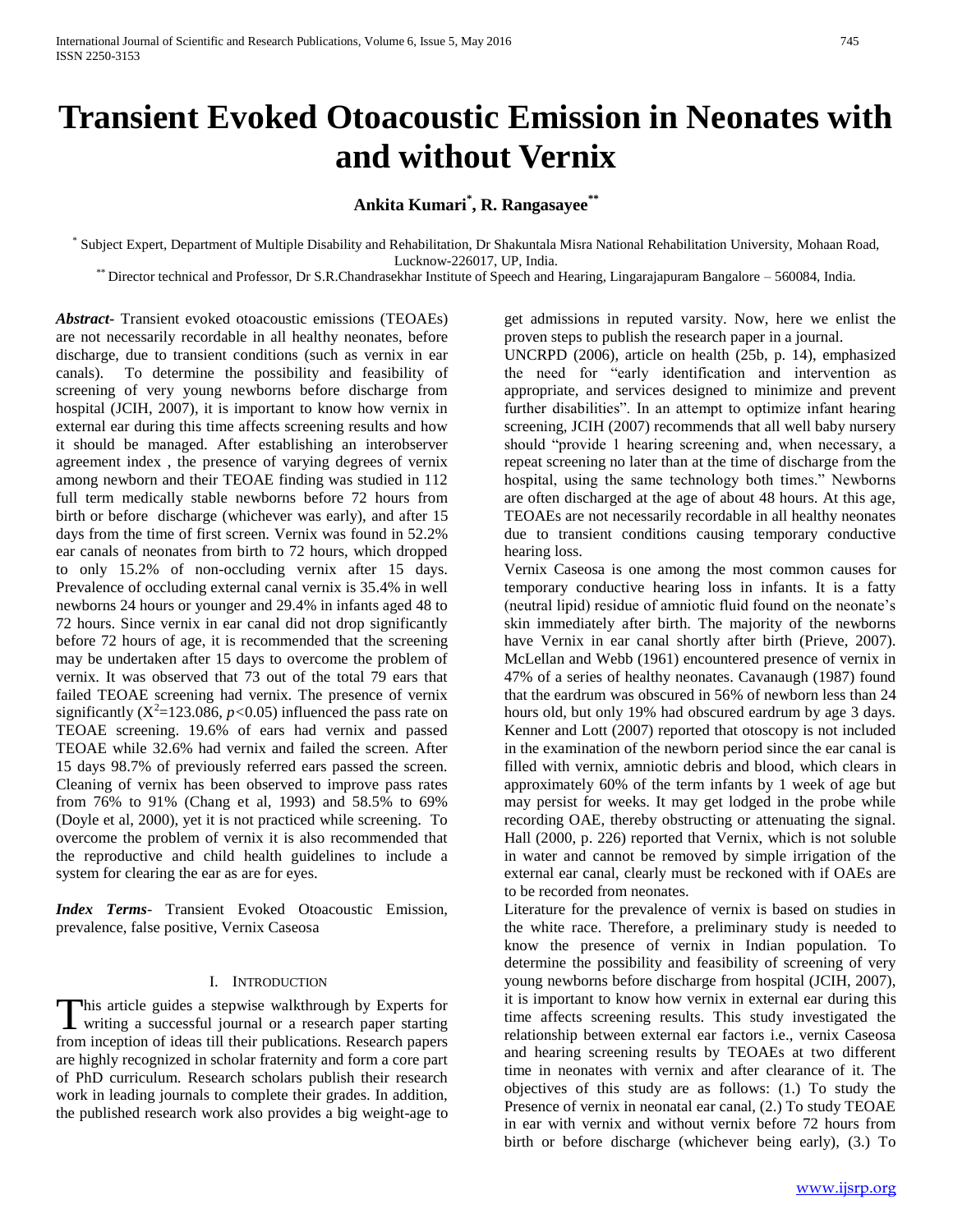study TEOAE of referred ears(in  $1<sup>st</sup>$  screening) with vernix and without vernix after 15 days from 1st screening, (4.) To study the false positive TEOAE on 1st screening in ear with vernix.

#### I. Method

A purposive sample of 112 neonates from SSKM Hospital in Kolkata were included in the study. The neonate's age ranged from 10 hours to 72 hours. Informed written consent was obtained from a parent of the newborn before testing. Otoscopic examination and TEOAE testing was done in a quite isolated room. Two experiments were conducted.

In experiment I the inter observer agreement index for quantifying vernix was obtained. (Rangasayee, 1986).A Keeler pocket otoscope with 2.5X magnifying lens was used to examine external ear canal of neonates for vernix. Vernix was quantified on a three category rating scale (Chang et al, 1993; Doyle et al, 1997, 2000; Prieve et al, 2009) as clear (It had very small amount of vernix along the edge of the canal i.e., 25% or less), partially occluding (anything between 25% debris and occlusion, & the tympanic membrane was not commonly observed in this condition), or occluding (white debris with no pockets of darkness along the edges). Absent indicated that vernix was not present in the ear canal.

Audiologist observed the otorhinolaringologist otoscopic examination of 10 full term medically stable newborn. The audiologist and otorhinolaryngologist individually observed ear canal of 20 neonates and interobserver agreement was obtained.

In experiment II, TEOAE were studied in neonates with and without vernix, before 72 hours from birth or before discharge (whichever was early), and after 15 days from first screen.TEOAE testing results were recorded as pass or refer.A total of 238 ears (119 neonates) 119 neonates were studied in stage 1, of which 7 did not follow up in stage 2 hence 112 neonates were included in the study. The neonates selected were full term medically stable newborns of the age range from birth to 72 hours or before discharge (whichever was early), who did not have any risk indicator (JCIH, 2007) and were delivered normally or by a caesarean section. Consent was taken from parents/guardians before including the neonates in the study. The same Keeler Pocket Otoscope with deluxe, medic luxe specula of no. 1 and 2 were used for vernix assessment and GSI Audio Screener plus was used for TEOAE screening. The clicks were presented at 50 Hz, and levels was 80 dB pSPL. The frequency range was 250 Hz to 5 KHz and included 5 half octave bands. The passing criterion followed for the TEOAE screening was of NIH study. It included that. At least 3-dB SNR at each half octave frequency band centered 1 KHz and 1.5 KHz and of 6 dB at each of the half-octave frequency bands centered at 2, 3, and 4 kHz. To pass the screening this SNR was required at 4 out of 5 octave band (Norton et al, 2000). Two stage same technology protocol was used.

In stage 1, ear canals of neonates were first observed using an otoscope, followed by which, TEOAE screening was done on each ear. Those ears with "TEOAE- refer" finding in stage 1 were subsequently re-examined by otoscope and rescreened for TEOAE after 15 days in stage 2.

The neonates were accompanied by a family member/ guardian or a nurse, to a quiet room. Both the tests were administered when the neonates were asleep to avoid movements, or quite with minimal movements, in quite environment to reduce the effect of noise and with auto calibrated instrument. Results were explained to parents in both stages. On failing the second screen, parents were counseled and guided for detailed audiological evaluation and intervention.

#### II. RESULTS

The interobserver agreement index was calculated using the following formula (cited in Rangasayee, 1986) and it was found to be 86.05%. As the agreement index was more than 80% so the agreement between the two observers was good.

Agreement index = Agreed score  $(37)$  X  $100 = 86.05\%$ Agreed score  $(37)$  + difference Score  $(6)$ 

### **Prevalence of external ear canal vernix.**

Prevalence of vernix in the study was 52.2 % (117). Prevalence of occluding vernix was 30.8 %( 69), partially occluding was 12.9% (29) and clear ear canal was 8.5% (19). In the second stage, after 15 days, out of the 52.5% neonates who had vernix, only 15.2 % had vernix but not occluding (clear). The decrease in the vernix was statistically significant after 15 days. The prevalence of completely occluding ear canal remains well above 29% even after 72 hours from birth, however partial occlusion of ear canal was more in neonates 48 to 72 old (13.6%) than in neonates younger than 24 hours.

## **TEOAE finding in 1st stage.**

In the study, 64.5% (145) of the total 224 ears passed the screening while 35.5% (79) failed. Figure 2 reflects, out of the 35.5% (79 of 224) ears which failed, 74.7% (59 of 79) had completely occluding vernix; and out of the 64.5% which passed, 69.7% (101 of 145) did not have vernix. Therefore, with the increasing degree of vernix occlusion, the refer rate increased and the pass rate decreased. Among the 52.2% (117 of 224) who had vernix of various degrees, 62.4% (73) ears failed the TEOAE testing. 82.2% of these failed ears had completely occluding vernix. The presence of vernix significantly  $(X^2 = 123.086, p < 0.05)$  influenced the pass rate on TEOAE screening (Table 1). Therefore the initial refer rate of TEOAE in ears with vernix was 62.4% and that in ears without vernix was 5.6%.

Table I: Pearson Chi-Square value.

|                               | Value      | df | P-Value    |
|-------------------------------|------------|----|------------|
|                               |            |    | (95%       |
|                               |            |    | confidence |
|                               |            |    | interval)  |
| Pearson's<br>chi              | 25.005(a)  | 3  | $.000*$    |
| square for Vernix             |            |    |            |
| in stage 1 and 2              |            |    |            |
| Effect of vernix              | 123.086(b) | 3  | .000       |
| <b>TEOAE</b><br><sub>on</sub> |            |    |            |
|                               |            |    |            |

(a) 3 cells  $(37.5%)$  have expected count less than 5. The minimum expected count is 1.10. \*p<0.05; (b) 0 cells (.0%) have expected count less than 5. The minimum expected count is 6.70.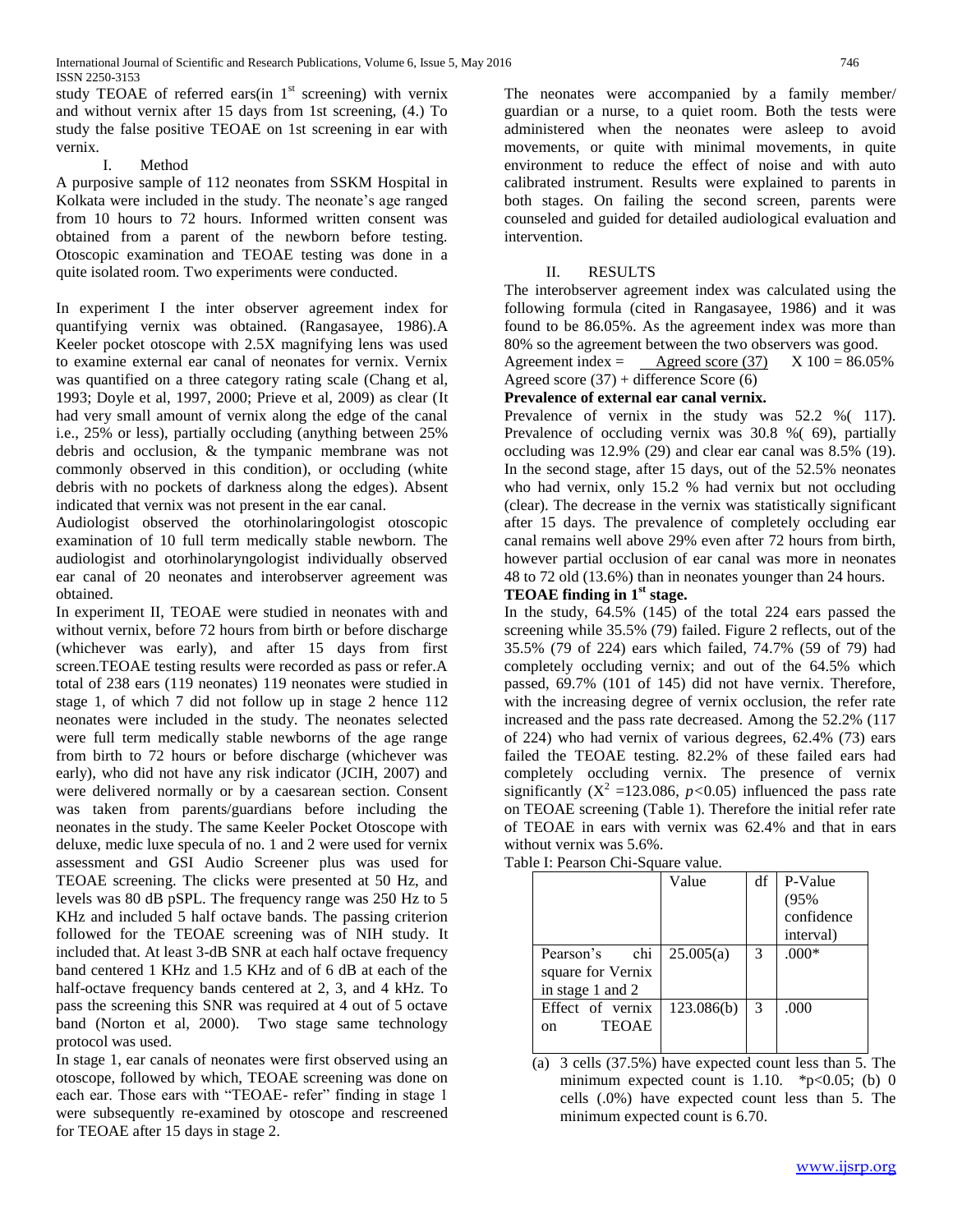

Figure I: The number of ears with and without vernix, which passed and failed the first and second TEOAE screening.

**TEOAE findings in 2nd stage.**The 79 ears that failed TEOAE screening in the first stage were followed up after 15 days. On repeat TEOAE screening, after the otoscopic examination, Out of the 79 ears that failed TEOAE in first screening, 84.8% did not have vernix and 15.2% still had clear ear canal (less than  $25\%$ ) vernix in canal). (Figure III).On second screening, out of the 79 ears, 83.4% ears without vernix passed, 15.2% ears with vernix passed but 1.3% without vernix failed.



Figure III: TEOAE finding of ear with vernix and without vernix in stage 2



Figure IV: TEOAE fails in ears without and with vernix, in stage one and two.

# **False positive TEOAE finding.**

Table II shows 78 out of the 79 ear that failed in first stage but subsequently passed in the second stage, constituted the false positive rate of TEOAE, i.e., 34.8%. Of these false positive TEOAE, 93.6% were those who had some amount of vernix. This high false positive result affects the specificity. Table II: Performance

| 1 4010 11: 1 0110111141100 |                     |                 |       |
|----------------------------|---------------------|-----------------|-------|
|                            | Hearing<br>(?)      | Hearing<br>Loss | Total |
|                            | <b>Loss Present</b> | Absent          |       |
| <b>TEOAE Pass</b>          | $0$ (false          | 145<br>(true)   | 145   |
|                            | negative)           | negative)       |       |
| <b>TEOAE Refer</b>         |                     | (false)<br>78   | 79    |
|                            |                     | positive)       |       |
| Total                      |                     | 223             | 224   |

#### DISCUSSION

If hearing screening in well newborns is to be performed before hospital discharge, most infants will be tested before they reach 48 hrs.of age. Very few authors have studied the prevalence of vernix in this age group of neonates. Cavanaugh (1987) (cited in Thornton et al, 1993) studied 81 healthy neonates, reported vernix obscured ear canal in 56% ear of neonates < 24 hours, 24% ears of neonates aged 24 to 48 hrs.and 19% ears of neonates aged 48 to 72 hrs. Balkony et al (1978) (cited in Thornton et al, 1993) observed infants≤ 24hrs. Partial obstruction was found in all infants  $\leq 24$  hrs. after birth. Eavey (1993) studied 44 infants in NICU, reported vernix in 24 out of 88 ears. Levi et al (1997) tested 65 full term normal neonates, and found 15.4% (20/130 ears) that failed TEAOE had completely occluded ear canals. In the present study vernix was found present in 52.2 % of the ears, which was comparable to those observed by Cavanaugh (1987). Doyle et al (1997) tested 200 healthy newborns between the ages of 5 to 120 hrs.with mean age of 24.1 hrs. They observed 13% ear with completely occluding vernix and 32% non-occluding vernix. In the present study 30.8% had completely occluding 12.9% had partially occluding and 8.5% non-occluding vernix. Doyle et al reported 14.3% occluding vernix in  $<$  24 hour old and 11.7% occluding vernix in  $> 24$  hour old while in present study 35.4% of those  $\leq$  24 hours had completely occluding vernix and 22.2% of those 24 to 48 hours old had completely occluded vernix.

Doyle, Rodger, Fujikawa & Newman (2000) tested 200, 5 to 48 hrs.old healthy newborns, and reported 28% neonates had vernix that obscured ear canal. They reported reduced completely occluding as well as non-occluding vernix whereas in the present study the completely occluding vernix is found to reduce with age while partially occluding vernix is more in 48 to 72 hours old neonates than in neonates younger than 24 hours. This may be explained as a process of clearance of vernix, in which the completely occluding vernix might first reduce into partially occluding and subsequently resulting in a clear ear canal.

The majority of sites  $(n = 12$  sites  $(57.13%)$  report an average length of stay for a Vaginal delivery to be more than 24 h (between 24 and 48 h) (Kumar and Mohapatra, 2011). Thus out of the neonates included in this study, 84.8% were younger than or equal to 48 hours of age. In neonates younger than 24 hours, 37.2% had occluding vernix while 5.9% had non occluding vernix. In neonates 24 to 48 hours 34.7% had occluding vernix while 13.8% had non occluding vernix. However the occluding vernix was completely absent after 15 days and non-occluding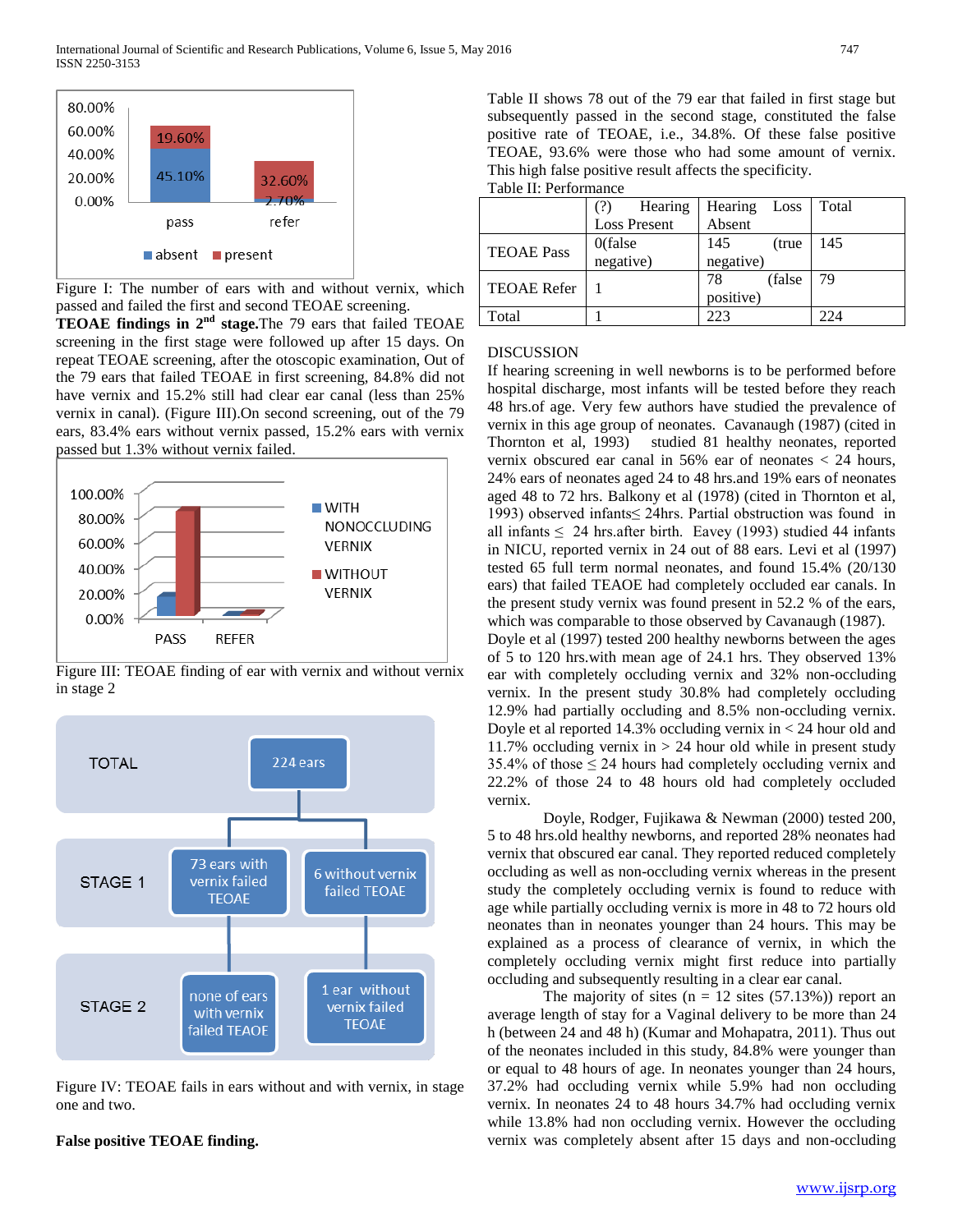vernix was present only in 15% (12/79) of the followed up neonates. This reduction in the prevalence of vernix in neonates after 15 days was significant. Thus vernix was still prevalent in neonates 48 hours old which could potentially increase the refer rates, while it was cleared and did not interfere in TEOAE findings after its clearance (i.e., after 15 days).

Thornton et al (1993) reported that transient conditions like obstruction of external ear canal by debris lowers the success rate of recording TEOAE. Similar finding was observed in the present study since the ears with vernix has a higher initial refer rate (i.e., 32.6%) than the ears without vernix (i.e., 2.7%). It was also observed that since vernix was more prevalent in the right ear hence the TEOAE refer rate was higher in the right ear. The TEOAE refer rates were different for different degree of occlusion by vernix in the ear canal. Significantly higher refer rates were observed for completely occluding vernix than partially occluding vernix as compared with clear ear canals, as seen in figure II. All the ears with non-occluding vernix passed the TEOAE screening in the second stage. Hence, it can be stated that the partial occlusion and complete occlusion of vernix significantly influenced the TEOAE finding. However clear external auditory canal with non-occluding vernix did not influence the TEOAE findings.



Figure II: Comparison of percentage of ear canals with different degree of vernix and the TEOAE findings in them in stage 1.

Chang et al (1993) suggested that cleaning the ear canal may raise the pass rate at earlier ages. Levi et al (1997) reported that TEOAE were obtained at first session in only 58.5% in both ears and in 30.8% in one ear only. They also reported that all ears from which TEOAE could not be recorded initially were occluded with vernix. In the present study 32.6% (73/224) had varying degree of occlusion, failed TEOAE screening while only 2.7% (6) ears without vernix failed TEOAE. Hence there is a difference in TEOAE finding in ears with vernix and without vernix.

Doyle et al (1997) used an ear curette; Doyle et al (2000) used a Baron number 3 or number 5 suction device and Levi et al used gentle suction under microscope was performed by an ENT specialist for cleaning of vernix. A standard procedure for cleaning of vernix was however neither described nor mentioned. Till now no consensus has been reached on the question whether the vernix should be cleaned or should be left to be expelled naturally. The WHO recommended intervention for improving maternal and newborn health (2009) and WHO Guideline on basic newborn resuscitation (2012) do not include cleaning of ear canal. Indian literature by AIIMS on care of baby at birth also does not include cleaning of ear canal. Doyle et al (2000) recommended for permitting time for external canal vernix to be naturally expelled. However this may increase time between follow up screen and may cause maternal anxiety for even the false positive OAEs. Considering a screening program utilizing TEOAE in neonatal units which discharge newborns within 48 hours, Levi et al (1997) reported that "the need of screening during the first 48 hours more than compensates for the added cost of otoscopic examination and cleaning by a specialist".

Levi et al (1997) found an increased pass rate of 78.5% in both ears and 21.5% in one ear. In agreement to them, in the present study, all ears with vernix which did not pass TEOAE in the first screen, passed it on second screening. All but 1 of the 6 ears without vernix, which did not pass in first screen, passed TEOAE in the second screen. Hence it was found that there is difference in refer rate of TEOAE finding between 1<sup>st</sup> and 2<sup>nd</sup> screening in ears with vernix and also in ears without vernix. This contention is supported by Doyle et al (1997, 2000) and Levi et al (1997).

It is reported in a previous study (Ng et al., 2004) that scheduling screening after day 20 would minimize false positive rate of the DPOAE screening. In this study, all infants involved underwent the second TEOAE screening at 15 days. The current study revealed significant increase in TEAOE pass in second screening, after the clearance of the vernix in ear canal i.e., from 64.7% to 98.7%

Vernix most frequently occurs during the first week of life, and may cause a false positive referral to TEOAE screening. False positive referrals observed in the present study was, 34.8%, which was much higher as compared to 15% observed by Chang et al (1993) and 20% in both ears by Levi et al (1997). The increase in the OAE pass rates after clearance of vernix reported by various researchers can be compared in table 4.

In order to determine the optimal timing of screening to be performed, the following factors should be taken into account.Firstly, the primary purpose of the UNHS was to detect infants with hearing loss as soon as possible. Secondly, positive ("refer") screens cause substantial parental concern and anxiety and most parents can only feel relieved after diagnostic audiological assessment (Poulakis, Barker, & Wake, 2003). Hence the high false positive should be minimized in order to avoid the unnecessary anxiety in parents. This can be done by providing screening after the clearance of vernix.

|               | TEOTLE and didning vermal |                       |                      |
|---------------|---------------------------|-----------------------|----------------------|
| S.No.         | <b>STUDY</b>              | TEOAE Pass            | <b>TEOAE</b> Pass    |
|               |                           | <b>Before</b><br>Rate | Rate After           |
|               |                           | vernix                | vernix               |
|               |                           | cleaning              | cleaning             |
|               | Chang et al $(1993)$      | 76%                   | 91%                  |
|               | studied 41 full term      |                       |                      |
|               | infants of age 43 hrs.    |                       |                      |
| 2             | Levi et al $(1997)$       | 58.5% both            | 78.5%<br><b>both</b> |
|               | studied 65 full term      | ear & 30.8%           | ear & 21.5%          |
|               | normal neonates           | one ear               | one ear              |
| $\mathcal{R}$ | McNellis & Klein          | 61\% at first         | 98% at fourth        |
|               | $(1997)$ studied 50       | screen                | screen               |
|               | healthy newborn, $\&$     |                       |                      |

**Table 4: Research findings on increase in pass rates of TEOAE after cleaning vernix.**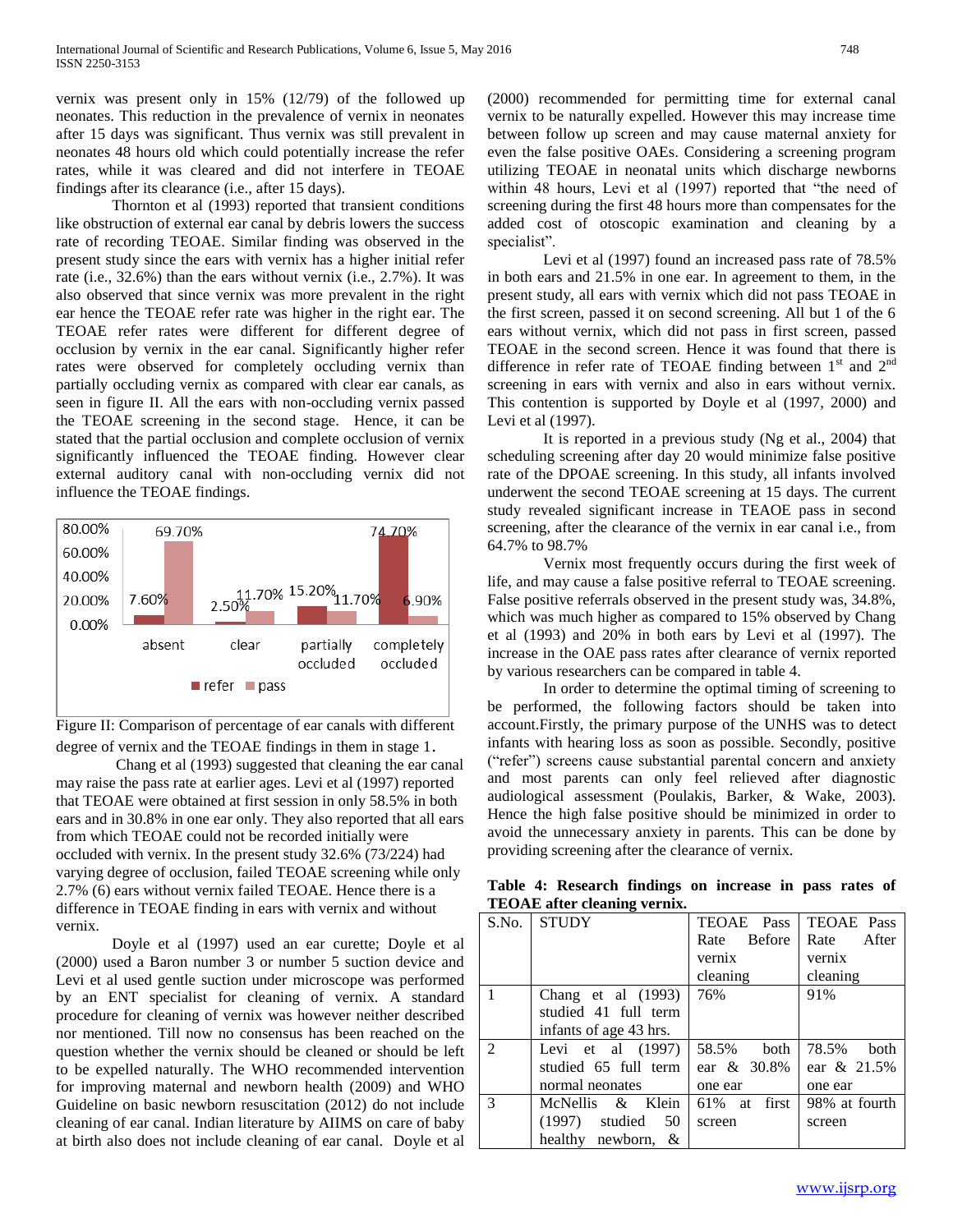| repeated TEOAE<br>screening 4 times                                         |                                              |                                           |
|-----------------------------------------------------------------------------|----------------------------------------------|-------------------------------------------|
| Doyle et al (1997)<br>studied 200 healthy<br>new-born's, of 5 to 48<br>hrs. | 79%                                          | 84%                                       |
| Doyle et al (2000)<br>studied 200 new-<br>borns of age $5$ to $48$<br>hrs.  | 12.5%<br>(14)<br>ears) with<br>vernix passed | 51% (57 ears)<br>passed after<br>cleaning |

## I. SUMMARY & CONCLUSION

The presence of varying degrees of vernix among newborn were studied before discharge and 15 days from the time of first screen. It is recommended that by making guidelines for cleaning of ear as for eyes, the effect of vernix on hearing screening by TEOAE can be reduced. . Further studies are needed to standardize a procedure for safe cleaning of vernix from ear canal of neonates. Since the occurrence of vernix significantly reduces after 15 days, hence screening can be done 15 days after the first screen, resulting in low false positive value.

Further studies should investigate whether the high initial refer rate is attributable to vernix or middle ear effusion. Further research should continue studying the effects of vernix on other physiological hearing screening test like DPOAE, Since Doyle et al (2000) refute recommending cleaning procedure due to the risk involved, it would be useful to device a noninvasive medical methods (ear drops) for cleaning.. The factors for this variation in prevalence of vernix based on birth method needs to be studied further.

### **Appendix 1:** *Risk indicators associated with permanent congenital, delayed-onset, or progressive hearing loss in childhood.*

Risk indicators that are marked with a "§" are of greater concern for delayed-onset hearing loss.

1. Caregiver concern§ regarding hearing, speech, language, or developmental delay.

2. Family history§ of permanent childhood hearing loss.

3. Neonatal intensive care of more than 5 days or any of the following regardless of length of stay: ECMO,§ assisted ventilation, exposure to ototoxic medications (gentimycin and tobramycin) or loop diuretics (furosemide/Lasix), and hyperbilirubinemia that requires exchange transfusion.

4. In utero infections, such as CMV,§ herpes, rubella, syphilis, and toxoplasmosis.

5. Craniofacial anomalies, including those that involve the pinna, ear canal, ear tags, ear pits, and temporal

6. Physical findings, such as white forelock, that are associated with a syndrome known to include a sensorineural or permanent conductive hearing loss.

7. Syndromes associated with hearing loss or progressive or lateonset hearing loss,§ such as neurofibromatosis, osteopetrosis, and Usher syndrome; other frequently identified syndromes include Waardenburg, Alport, Pendred, and Jervell and Lange-Nielson.

8. Neurodegenerative disorders,§ such as Hunter syndrome, or sensory motor neuropathies, such as Friedreich ataxia and Charcot-Marie-Tooth syndrome.

9. Culture-positive postnatal infections associated with sensorineural hearing loss,§ including confirmed bacterial and viral (especially herpes viruses and varicella) meningitis.

10. Head trauma, especially basal skull/temporal bone fracture§ that requires hospitalization.

11. Chemotherapy. §

#### **Appendix II: CONSENT FORM**

#### Date-

Your signature / thumb impression on this form indicates that you have understood to your satisfaction, the information regarding participation in the research and agree your child participation.

| I. Mr/Mrs<br>Father/                                                |
|---------------------------------------------------------------------|
| Mother/ Guardian of<br>have                                         |
| been explained clearly the aim method and benefit of this test. I   |
| understand that my participation in the study is entirely voluntary |
| and I have also been informed that I can withdraw from it at any    |
|                                                                     |

time without losing on any benefit/ treatment for which my child is entitled. I also understand that this test is safe and will not cause any harm to my child.

Clinician signature

Parent/guardian signature Date - Place-

**Appendix III: algorithm for hearing screening.** Available at: <http://www.medicalhomeinfo.org/screening/Screen%20Materials/Algorithm.pdf>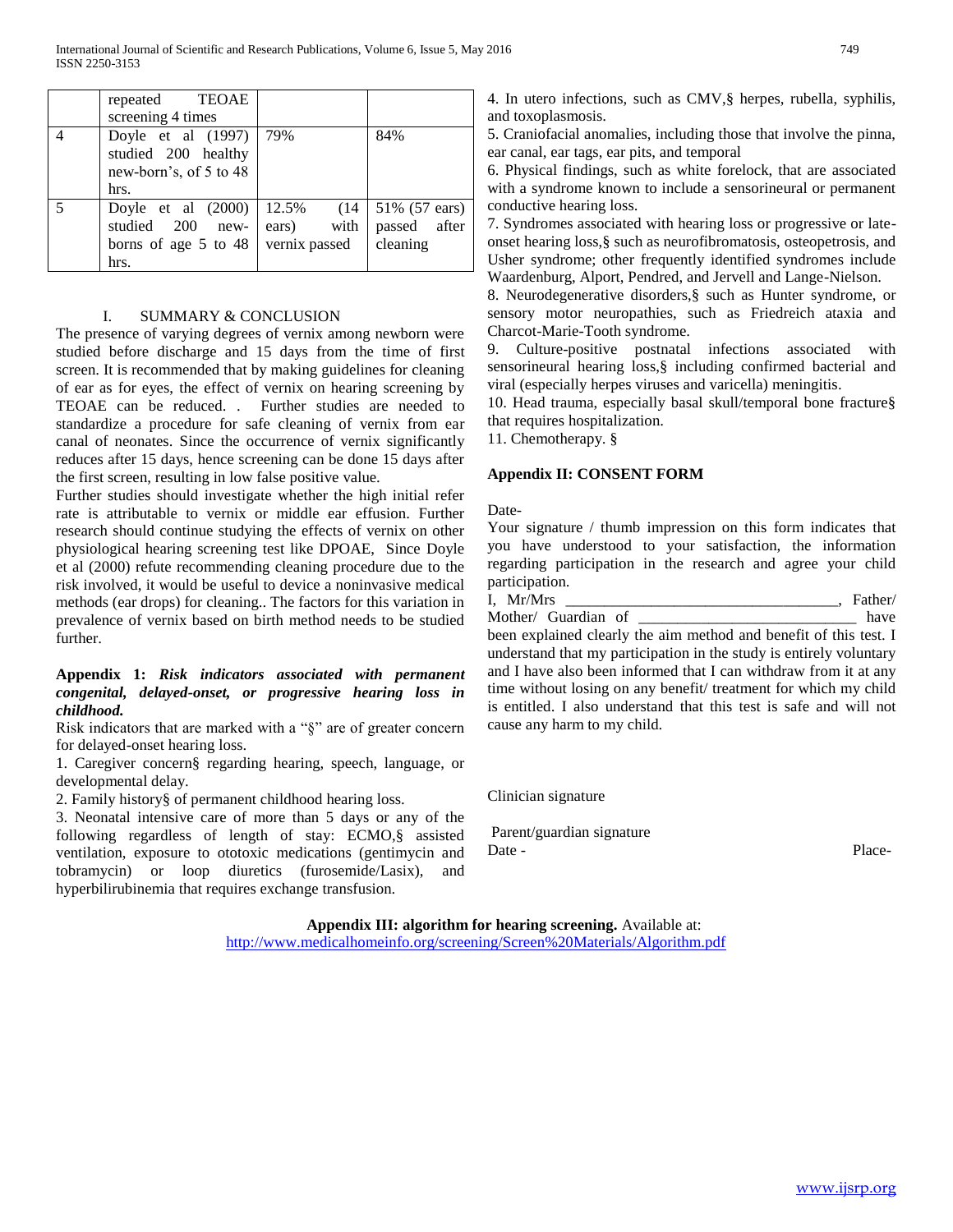## Universal Newborn Hearing Screening, Diagnosis, and Intervention **Guidelines for Pediatric Medical Home Providers**



# NEURODEVELOPMENTAL CLINIC DEPARTMENT OF NEONATOLOGY INSTITUTE OF POST GRADUATE MEDICAL EDUCATION & RESEARCH **GOVERNMENT OF WEST BENGAL** 244, Acharya Jagadish Chandra Bose Road, Kolkata -20 Phone no: 22041162 with and without vernix in ear canal at this institution as per the protocol of the study. Henry Kr Cach Dated:  $05.09.1$ Dr. Arun Kr. Singh Professor & HOD Department of Neonatology **IPGME&R, SSKM Hospital**